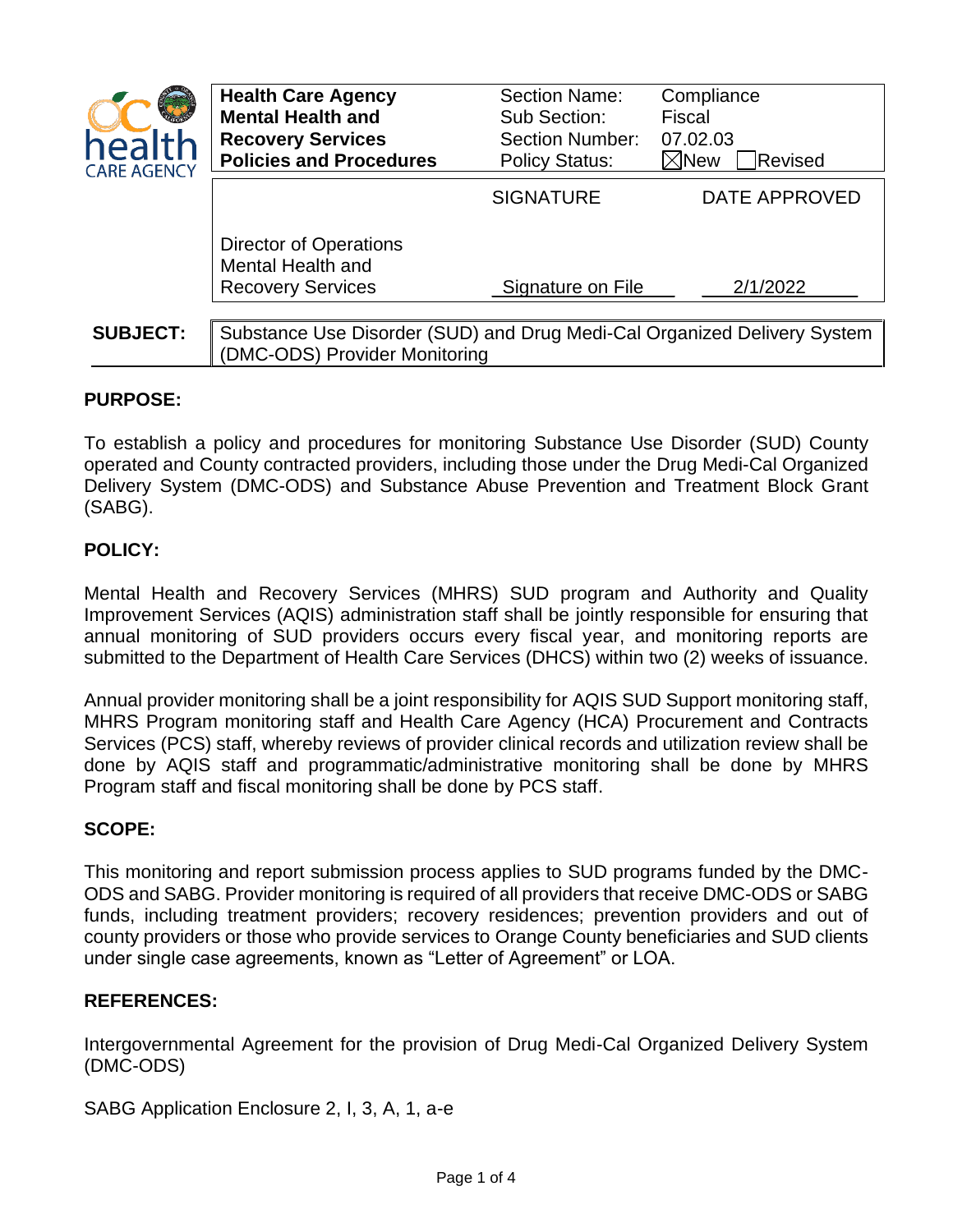HCA Contract Development & Management Contract Administrator Responsibilities, No. A.2, Rev. 3/2011

HCA Contract Development & Management Annual Site Visit, No. A.3, Rev. 3/2011

HCA Contract Development & Management Year End Cost Reports/Expenditure & Revenue Reports, No. A.5, Rev. 2/21/2006

## **PROCEDURE:**

- I. County MHRS Provider Monitoring procedures shall be as follows.
	- A. AQIS SUD Support Team staff shall conduct, at least annually, a utilization and clinical records review of all DMC-ODS county and county contracted providers to ensure covered services are being appropriately rendered.
	- B. MHRS Adult and Older Adult (AOA) and MHRS Children, Youth and Prevention (CYP) Program/contract monitoring staff shall conduct annual onsite monitoring reviews of DMC-ODS and SABG funded SUD contracted services for programmatic requirements.
	- C. AQIS SUD Support Team staff shall conduct programmatic monitoring reviews for county operated SUD treatment and prevention programs.
	- D. HCA Procurement and Contract Services (PCS) staff shall conduct annual site reviews and monthly fiscal monitoring reviews of all SABG and DMC-ODS funded contract providers pursuant to the following PCS Policies and Procedures:
		- 1. A.2., Section D. Contract Administrator responsibilities related to Expenditure and Revenue Reports.
		- 2. A.3., Contract Administrator responsibilities for Annual Site Visits.
		- 3. A.5., Contract Administrator responsibilities for Year End Cost Reports and Monthly Expenditure and Revenue Report monitoring.
- II. Provider Monitoring Reports Formatting and Submissions Process
	- A. The annual reviews shall include an on-site visit of the service provider.
	- B. Monitoring reports shall include clear identification of the type of review for each provider, including:
		- 1. Provider name and address
		- 2. Provider number as shown on the Department of Health Care Services (DHCS) Master Provider File (MPF)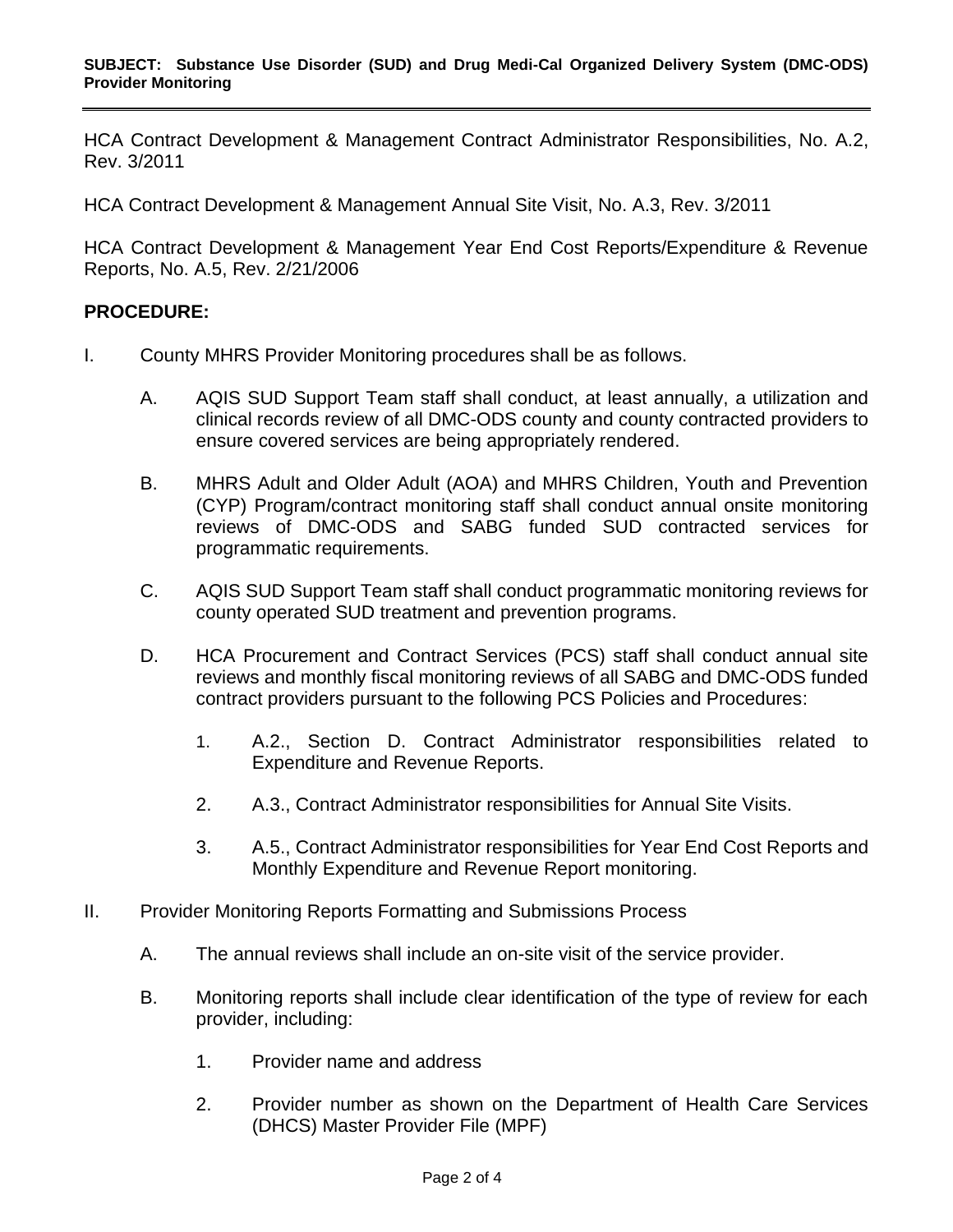- 3. Type of provider
- 4. Fiscal Year for the review
- 5. Type of review
- 6. A statement that the review was conducted onsite
- 7. Date of review
- 8. Date of report issuance
- C. MHRS AOA and CYP Program contract monitoring staff and PCS staff shall forward all completed monitoring reports to AQIS SUD Support at the time of issuance by including [AQISSUDSupport@ochca.com](mailto:AQISSUDSupport@ochca.com) in the monitoring report notices to providers.
- D. Reports of the annual reviews shall be provided to DHCS' Performance and Integrity Branch by AQIS SUD Support Team designated staff at:
	- 1. Department of Health Care Services Medi-Cal Behavioral Health Division 1500 Capitol Avenue, MS-2623 Sacramento, CA 95814 or
	- 2. Through the DHCS MoveIT secure file transfer application.
- E. The County's monitoring reports shall be provided to DHCS within two (2) weeks of issuance.
- III. The AQIS SUD Support Team Service Chief or SUD Support Manager designee shall be responsible for ensuring that all monitoring activities take place and monitoring reports are submitted to DHCS as required.
	- A. Supporting tasks may be assigned to other AQIS staff by the AQIS SUD Support Team Service Chief as appropriate
	- B. At least two (2) AQIS staff shall have continuous access to the MoveIT application, one of whom shall be the AQIS SUD Support Team Service Chief.
- IV. AQIS SUD Support Team staff shall be responsible for monitoring and attesting compliance with and/or completion of DHCS Corrective Action Plan (CAP) requirements for Post-service Post-payment and Post-service Pre-payment (PSPP) Utilization Reviews by DHCS of MHRS contracted providers as detailed in the DMC-ODS Intergovernmental Agreement Article III, Section DD State Monitoring.
	- A. AQIS shall be responsible to attest to DHCS that the requirements in the CAP have been completed by MHRS contracted provider, using the form developed by DHCS.